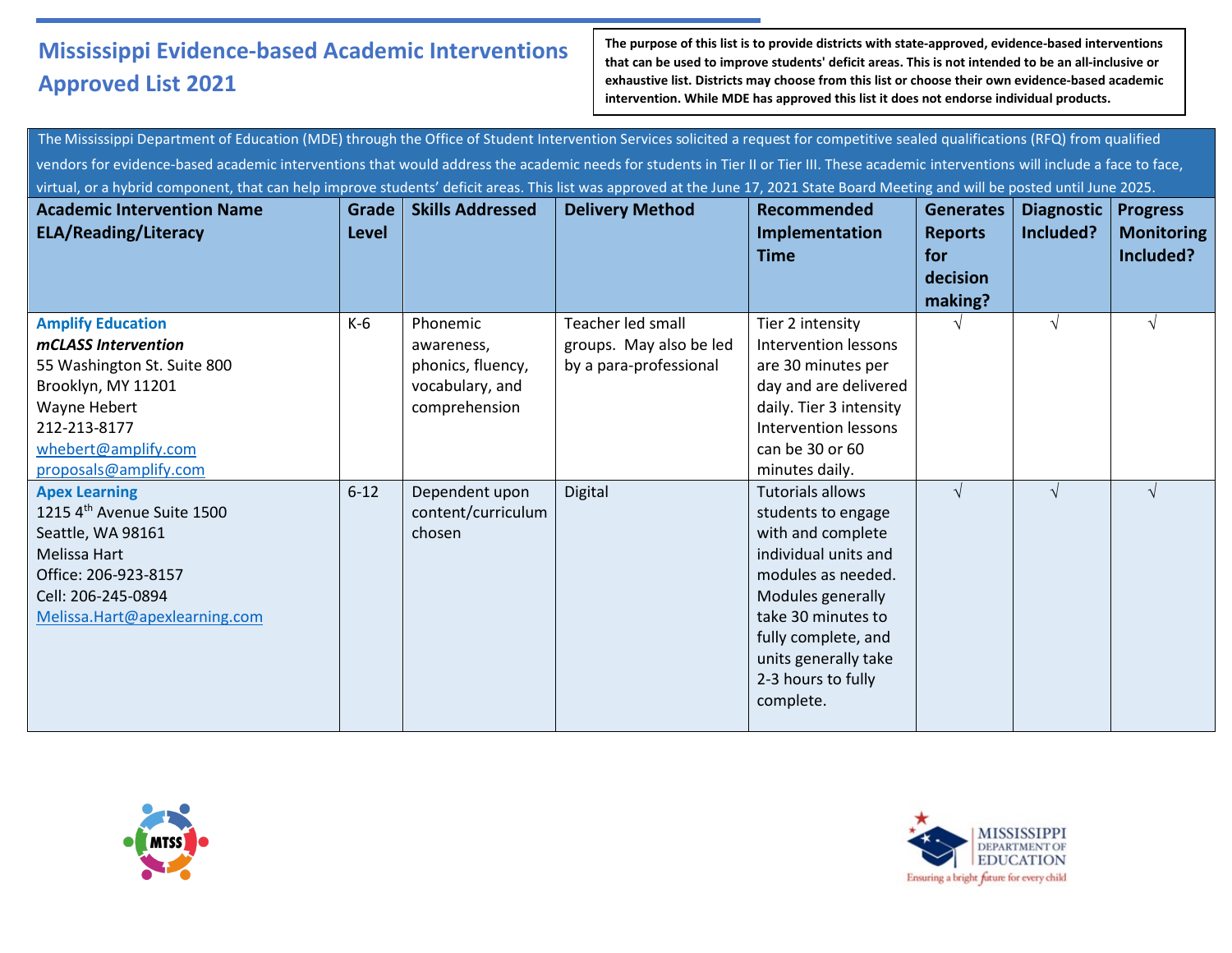| <b>Carnegie Learning</b><br><b>Fast ForWord</b><br>501 Grant Street Suite 1075<br>Pittsburgh, PA 15219<br><b>Barry Malkin</b><br>proposalsmanager@carnegielearning.com                                                                                                                         | $K-12$ | <b>Foundational Skills</b><br>(cognitive skills,<br>phonemic<br>awareness,<br>phonics, fluency,<br>vocabulary,<br>comprehension)          | Digital                                                                                                                                                       | 30 minutes at least 3-<br>5 times per week;<br>alternative times of<br>40, 50 or 90 minutes<br>for 3-5 days per week<br>also available                                        |            |            |            |
|------------------------------------------------------------------------------------------------------------------------------------------------------------------------------------------------------------------------------------------------------------------------------------------------|--------|-------------------------------------------------------------------------------------------------------------------------------------------|---------------------------------------------------------------------------------------------------------------------------------------------------------------|-------------------------------------------------------------------------------------------------------------------------------------------------------------------------------|------------|------------|------------|
| <b>Collaborative Classroom</b><br><b>SIPPS (Systematic Instruction in</b><br><b>Phonological Awareness, Phonics, and</b><br><b>Sight Words)</b><br>1001 Marina Village Parkway, Suite 110<br>Alameda, CA 94501-1042<br>Lenora Forsythe<br>800-666-7270<br>lforsythe@collaborativeclassroom.org | $K-12$ | Systematic<br>instruction in<br>Phonological<br>Awareness,<br><b>Phonics and Sight</b><br>Words<br><b>Foundational Skills</b><br>decoding | The intended delivery<br>method is via a teacher<br>with small groups or<br>one-on-one, the<br>instruction can also be<br>delivered by a teacher<br>remotely. | Daily lessons take<br>approximately 30<br>minutes                                                                                                                             | $\sqrt{ }$ | $\sqrt{ }$ | $\sqrt{ }$ |
| <b>Curriculum Advantage</b><br><b>Classworks</b><br>PoBox 3243<br>Duluth, GA 30096<br>Jennifer Treichler<br>770-325-5555<br>jtreichler@classworks.com                                                                                                                                          | $K-8$  | Reading instruction<br>aligned to MSCCR<br><b>Standards</b><br>determined by<br>students'<br>assessment data                              | Web-based with small<br>group instruction time<br>with teachers                                                                                               | Classworks<br>recommends a<br>minimum of 30<br>minutes per subject<br>per week for tier two<br>students and 45<br>minutes per subject<br>per week for tier<br>three students. | $\sqrt{ }$ | $\sqrt{ }$ | $\sqrt{ }$ |
| <b>Curriculum Associates</b><br><i>i-Ready Assessment and Personalized</i><br>Instruction;<br><b>Ready MS Ready;</b><br><b>Teacher Toolbox with Ready Writing</b>                                                                                                                              | $K-8$  | ELA reading and<br>writing targeted<br>skills aligned to<br><b>MSCCR Standards</b><br>determined by                                       | i-Ready Web-based, with<br>instructional resources<br>and reports to guide<br>teacher-led instruction                                                         | Instructional time<br>may vary based on<br>student need.<br>Recommendation for<br>i-Ready's                                                                                   | $\sqrt{ }$ | $\sqrt{ }$ | $\sqrt{ }$ |



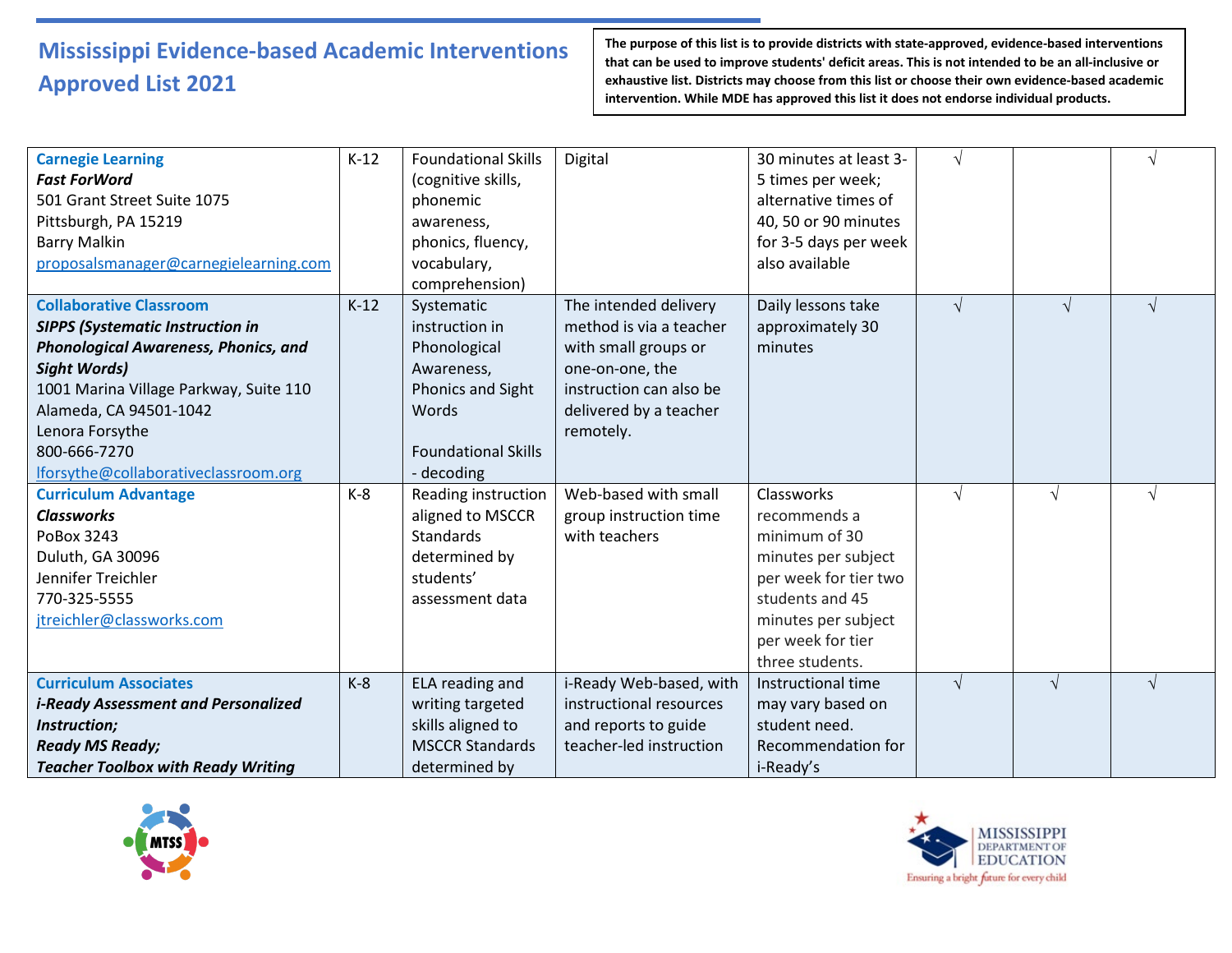| 153 Rangeway Road<br>North Billerica MA 01862<br>Andrea Shane<br>251-455-7695<br>ashane@cainc.com                                                                       |        | students'<br>assessment data                                                                                                                                                                     | Ready MS: Print with we-<br>based resources                                                                                              | differentiated online<br>instruction: 45<br>minutes per week<br>per subject |            |            |            |
|-------------------------------------------------------------------------------------------------------------------------------------------------------------------------|--------|--------------------------------------------------------------------------------------------------------------------------------------------------------------------------------------------------|------------------------------------------------------------------------------------------------------------------------------------------|-----------------------------------------------------------------------------|------------|------------|------------|
| <b>Edgenuity</b><br><b>MyPath</b><br>8860 East Chaparral Road Suite 100<br>Scottsdale, AZ 85250<br>Lynette McVay<br>877-725-4257<br>bids@edgenuity.com                  | $K-12$ | K-5: phonemic<br>awareness,<br>phonics, fluency,<br>vocabulary, literary<br>analysis, grammar<br>$6-12$ :<br>Comprehension,<br>Grammar, Writing<br>determined by<br>diagnostic<br>placement exam | Web-based                                                                                                                                | 60 minutes per week                                                         | $\sqrt{ }$ | $\sqrt{ }$ | $\sqrt{ }$ |
| <b>Edmentum</b><br><b>Study Island</b><br>800-447-5286<br>2150 Lakeside Blvd Suite 200<br>Richardson, TX 75082<br>Doug Caver<br>601-278-6566<br>Doug.caver@edmentum.com | $K-12$ | K-12 formative<br>assessment,<br>practice, and<br>intervention in ELA<br>aligned to the<br><b>MSCCRS</b> standards                                                                               | Web based for on site,<br>virtual, and/or blended<br>instruction. Printable<br>worksheets and teacher<br>resources are also<br>included. | 30 minutes per<br>subject, per week                                         | $\sqrt{ }$ |            | $\sqrt{ }$ |
| <b>Edmentum</b><br><b>Exact Path</b><br>800-447-5286<br>2150 Lakeside Blvd Suite 200<br>Richardson, TX 75082                                                            | $K-12$ | K-12 diagnostic-<br>driven.<br>individualized<br>direct instruction<br>in Language Arts,                                                                                                         | Web based for on site,<br>virtual, and/or blended<br>instruction.<br>Supplemental printable                                              | 40 to 60 minutes per<br>week per subject                                    | $\sqrt{ }$ | $\sqrt{ }$ | $\sqrt{ }$ |



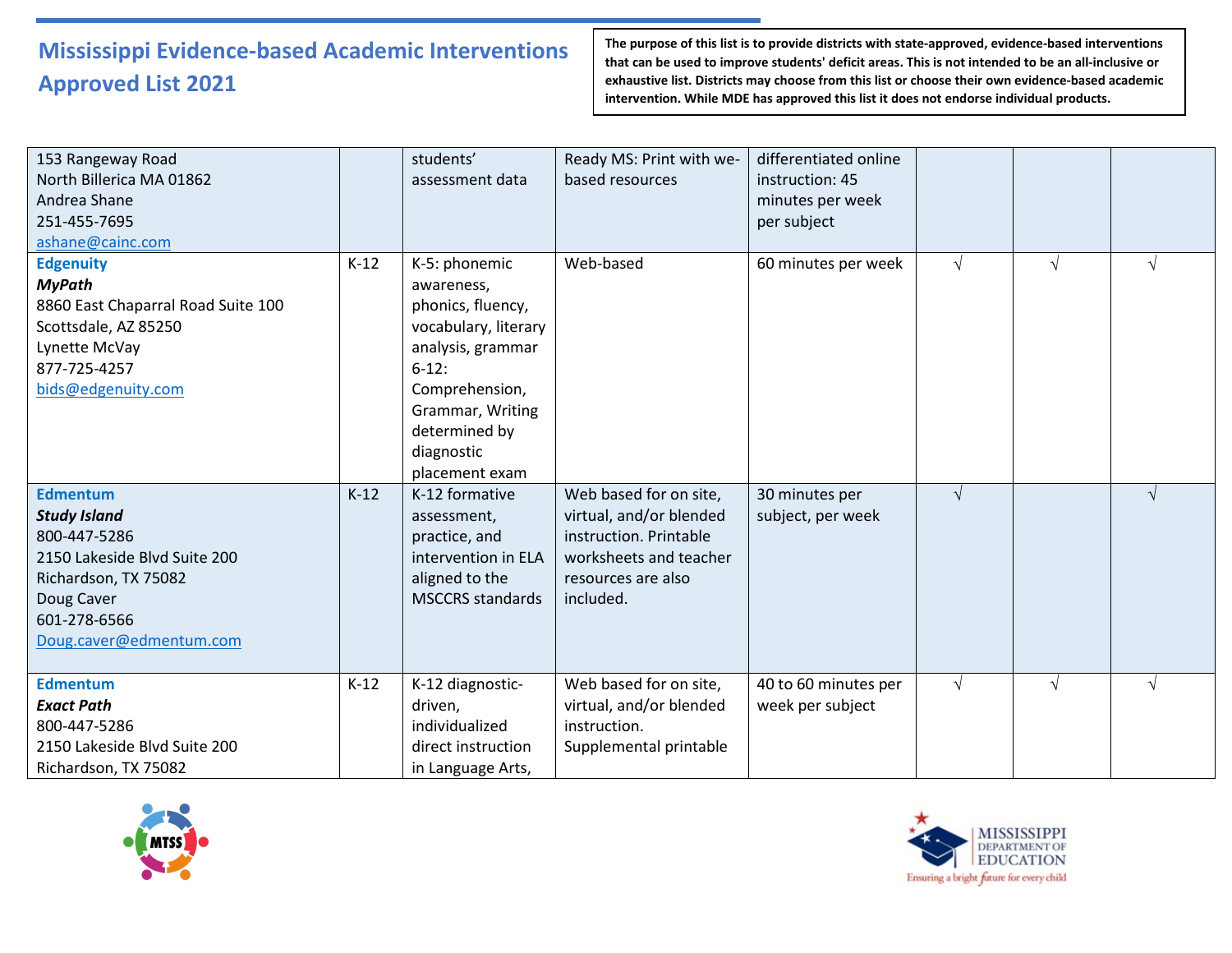| Doug Caver<br>601-278-6566<br>Doug.caver@edmentum.com                                                                                                                                                                                                                       |          | and Reading<br>aligned to MSCCR<br>Standards                                                                                                                                                      | worksheets are also<br>included.                                                                                                                                                                                                                                                                          |                                                                                                                                                                                                                                                                                                                                                   |            |            |            |
|-----------------------------------------------------------------------------------------------------------------------------------------------------------------------------------------------------------------------------------------------------------------------------|----------|---------------------------------------------------------------------------------------------------------------------------------------------------------------------------------------------------|-----------------------------------------------------------------------------------------------------------------------------------------------------------------------------------------------------------------------------------------------------------------------------------------------------------|---------------------------------------------------------------------------------------------------------------------------------------------------------------------------------------------------------------------------------------------------------------------------------------------------------------------------------------------------|------------|------------|------------|
| <b>Istation</b><br>Reading assessment, instruction, and<br>teacher resources<br>8150 N. Central Expressway<br>Dallas, TX 75206<br>Duck Cunningham<br>866-883-7323<br>duckcunningham@istation.com<br>Tamara Johnson<br>214-292-4948<br>205-613-6789<br>tjohnson@istation.com | PreK-8   | Phonemic<br>awareness,<br>phonics, fluency,<br>vocabulary,<br>comprehension,<br>language, writing,<br>and critical<br>thinking skills<br>aligned to MSCCR<br>Early Childhood<br>and ELA standards | blended learning model<br>with online assessment,<br>instruction, and<br>researched based<br>teacher lesson plans for<br>use in one on one, small<br>group, and whole class<br>explicit and systematic<br>instruction. For more<br>information: https://istat<br>ion.dcatalog.com/v/Istati<br>onReading/. | Individualized and<br>adaptive learning<br>path developed from<br>30 minute adaptive<br>placement<br>assessment that can<br>also be used for<br>benchmarking and/or<br>progress monitoring.<br>Research suggests<br>weekly online<br>curriculum usage as<br>30+ minutes for Tier<br>1 students and $40+$<br>minutes for Tier 2<br>and 3 students. | $\sqrt{ }$ | $\sqrt{ }$ | $\sqrt{ }$ |
| <b>Houghton Mifflin Harcourt</b><br><b>READ 180 Universal</b><br>1900 South Batavia Avenue<br>Geneva IL 60134<br>hmh.bids@hmhco.com                                                                                                                                         | $4 - 12$ | Reading, writing,<br>vocabulary,<br>language, listening,<br>and speaking with<br>an overall focus of<br>reading<br>comprehension<br>determined by<br>diagnostic results.                          | <b>Blended learning model</b><br>with teacher-led whole-<br>class and small-group<br>instruction, adaptive<br>software-led instruction<br>and practice with<br>independent reading and<br>activities                                                                                                      | Options range from<br>40 to 90 minute daily                                                                                                                                                                                                                                                                                                       | $\sqrt{ }$ | $\sqrt{ }$ | $\sqrt{ }$ |



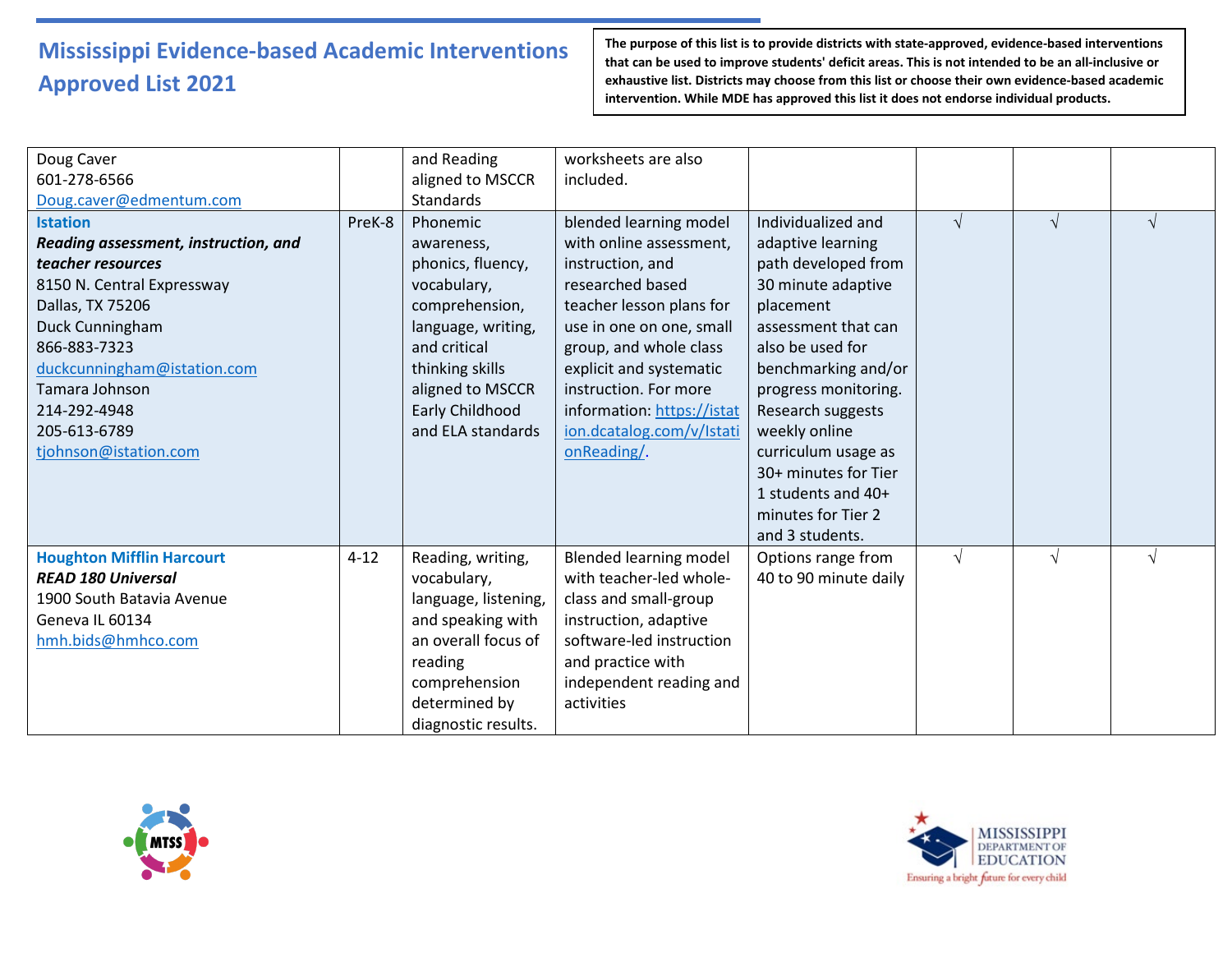| <b>Houghton Mifflin Harcourt</b><br><b>System 44 Next Generation</b><br>1900 South Batavia Avenue<br>Geneva IL 60134<br>hmh.bids@hmhco.com                       | $3 - 12$ | Phonics,<br>phonological<br>awareness,<br>phonemic<br>awareness,<br>decoding, high-<br>frequency word<br>automaticity, oral<br>reading fluency,<br>comprehension,<br>and writing<br>determined by<br>students'<br>assessment results | <b>Blended learning model</b><br>with teacher-led whole-<br>class and small-group<br>instruction, adaptive<br>software-led instruction<br>and practice, and<br>modeled/independent<br>reading and activities                                                                    | Options range from<br>50 to 90 minutes<br>daily                                                                                                                                                                                                                                                                            | $\sqrt{ }$ |  |
|------------------------------------------------------------------------------------------------------------------------------------------------------------------|----------|--------------------------------------------------------------------------------------------------------------------------------------------------------------------------------------------------------------------------------------|---------------------------------------------------------------------------------------------------------------------------------------------------------------------------------------------------------------------------------------------------------------------------------|----------------------------------------------------------------------------------------------------------------------------------------------------------------------------------------------------------------------------------------------------------------------------------------------------------------------------|------------|--|
| <b>Lexia Learning</b><br><b>Core 5 Reading</b><br>300 Baker Street Suite 320<br>Concord, MA 01742<br>Rebecca Ladner<br>228-596-1522<br>bidteam@lexialearning.com | PreK-5   | Phonological<br>awareness,<br>phonics, structural<br>analysis, fluency,<br>vocabulary, and<br>comprehension                                                                                                                          | <b>Blended browser-based</b><br>online student-driven<br>instruction with offline,<br>fully scripted educator-<br>delivered lessons for<br>small or whole groups;<br>independent or peer<br>skill-based activities; and<br>a large number of<br>additional offline<br>resources | 20 to 60 minutes per<br>week in the online<br>component,<br>depending on the<br>student's<br>prescription of<br>instructional<br>intensity, assessed<br>automatically within<br>the online program<br>on a weekly basis and<br>which provides<br>weekly usage targets<br>to meet grade-level<br>end-of-year<br>benchmarks. | $\sqrt{ }$ |  |



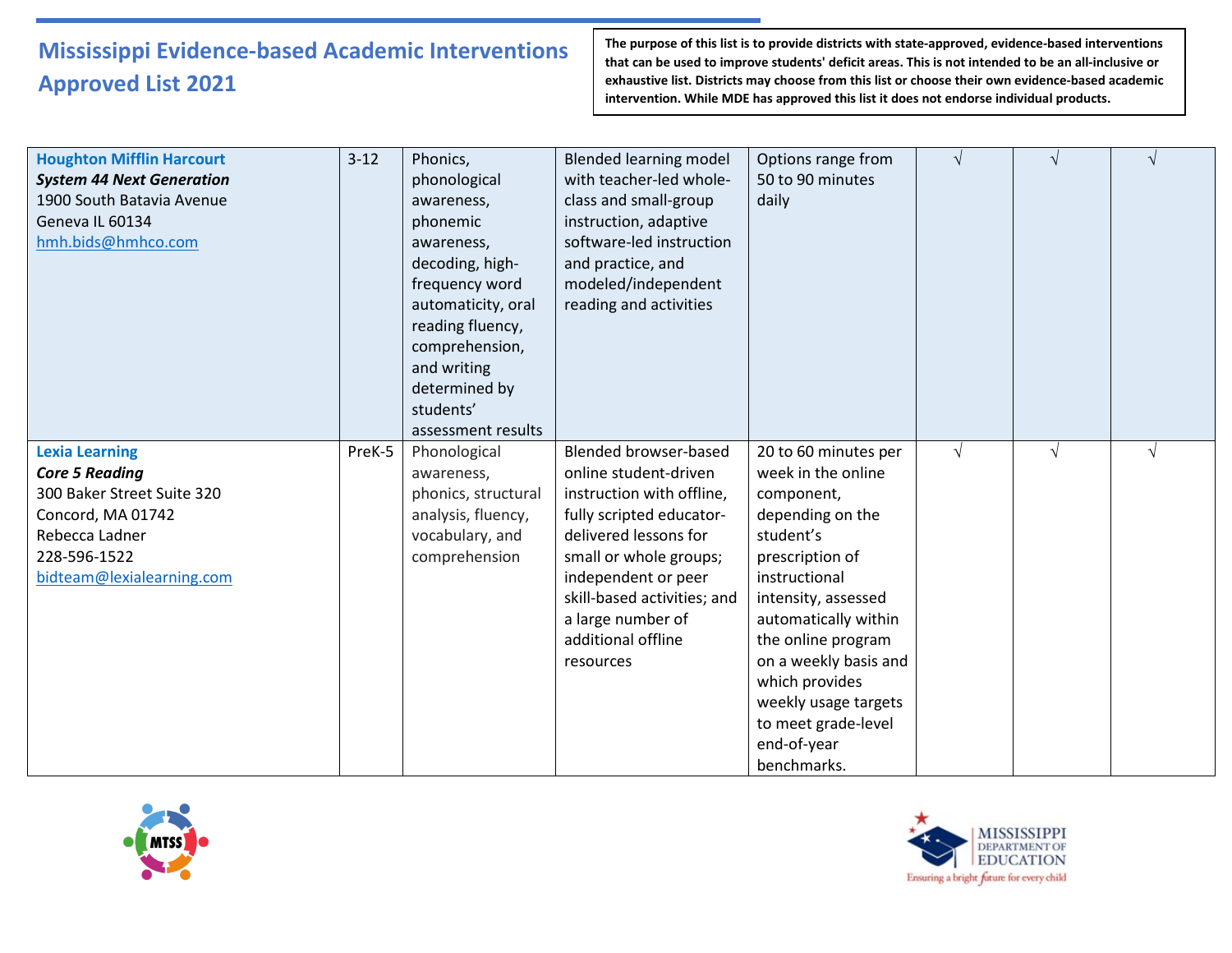| <b>Lexia Learning</b><br><b>Power Up Literacy</b><br>300 Baker Street Suite 320<br>Concord, MA 01742<br>Rebecca Ladner<br>228-596-1522<br>bidteam@lexialearning.com | $6 - 12$ | Word study,<br>grammar, and<br>comprehension                                                                                                                                           | <b>Blended browser-based</b><br>online student-driven<br>instruction with offline,<br>educator-delivered<br>lessons for small or<br>whole groups;<br>independent or peer<br>skill-based activities; and<br>other offline resources | A student initially<br>spends 25, 35, or 45<br>minutes per week in<br>the online<br>component,<br>depending on which<br>Zone the student is<br>placed in by the Auto<br>Placement<br>diagnostic; as the<br>student works in the<br>online program, the<br>amount of time<br>changes, and when a<br>student moves from<br>one Zone to another,<br>the student's Time<br>Goal automatically<br>adjusts. | $\sqrt{ }$ |            |  |
|---------------------------------------------------------------------------------------------------------------------------------------------------------------------|----------|----------------------------------------------------------------------------------------------------------------------------------------------------------------------------------------|------------------------------------------------------------------------------------------------------------------------------------------------------------------------------------------------------------------------------------|-------------------------------------------------------------------------------------------------------------------------------------------------------------------------------------------------------------------------------------------------------------------------------------------------------------------------------------------------------------------------------------------------------|------------|------------|--|
| <b>Lexia Learning</b><br>Lexia English<br>300 Baker Street Suite 320<br>Concord, MA 01742<br>Rebecca Ladner<br>228-596-1522<br>bidteam@lexialearning.com            | $K-6$    | Speaking, listening,<br>and grammar for<br>Emergent<br>Bilinguals, while<br>emphasizing the<br>language of<br>content in math,<br>science, social<br>studies, and<br>general knowledge | Online, browser-based,<br>student-driven language<br>instruction with offline,<br>fully-scripted teacher-<br>facilitated lessons for<br>small groups                                                                               | K-1: students spend<br>10 to 25<br>minutes/session, 3<br>times/week, in the<br>online component<br>2-6: students spend<br>from 15 to 25<br>minutes/session, 3<br>times /week, in the<br>online component                                                                                                                                                                                              | $\sqrt{ }$ | $\sqrt{ }$ |  |



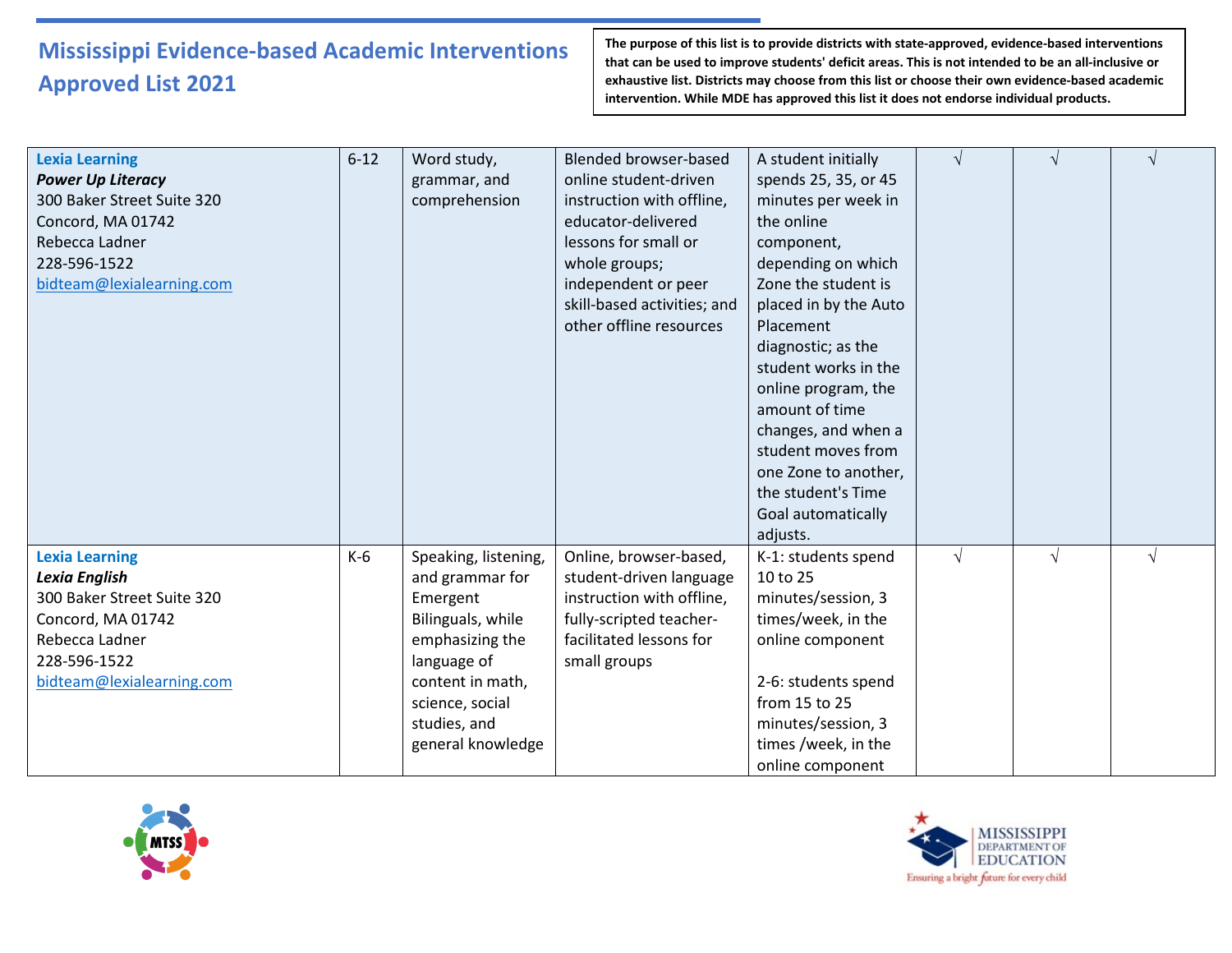| <b>MobyMax</b>                    | $K-8$    | Based on supports   | Online intervention           | Tier I: 30            |            |            | $\gamma$   |
|-----------------------------------|----------|---------------------|-------------------------------|-----------------------|------------|------------|------------|
| 500 Westover Drive #12127         |          | needed with         | resource with                 | minutes/subject/      |            |            |            |
| Sanford, NC 27330                 |          | standards           | personalized lesson           | week                  |            |            |            |
| John Jennings                     |          | instruction         | sequences, teachers can       | Tier III: 90          |            |            |            |
| 678-619-0106                      |          | determined by an    | create specialized mini       | minutes/subject/      |            |            |            |
| rfp@mobymax.com                   |          | adaptive diagnostic | lessons for synchronous       | week                  |            |            |            |
|                                   |          | placement test.     | delivery.                     |                       |            |            |            |
| <b>Reading Horizons</b>           | $K-12$   | Phonological        | <b>Blended Learning Model</b> | 30 to 45 minute       | $\sqrt{ }$ | $\sqrt{ }$ | $\sqrt{ }$ |
| Milo Williams                     |          | awareness,          | with direct instruction       | lessons/3-5 times     |            |            |            |
| 801-510-3967                      |          | phonics,            | and software                  | per week              |            |            |            |
| milo.williams@readinghorizons.com |          | vocabulary,         | components                    |                       |            |            |            |
|                                   |          | fluency, and        |                               |                       |            |            |            |
|                                   |          | comprehension       |                               |                       |            |            |            |
|                                   |          | determined by       |                               |                       |            |            |            |
|                                   |          | student             |                               |                       |            |            |            |
|                                   |          | performance data    |                               |                       |            |            |            |
| <b>Reading Plus</b>               | $3 - 12$ | Reading fluency,    | Adaptive assessment,          | Assessment: 40        | $\sqrt{ }$ | $\sqrt{ }$ | $\sqrt{ }$ |
| 110 W. Canal Street               |          | comprehension,      | personalized digital          | minutes               |            |            |            |
| Winooski, VT 05404                |          | vocabulary, writing | instruction, and practice     | Weekly lessons: 60 to |            |            |            |
| <b>Bill Conner</b>                |          | and reading         | with targeted teacher-        | 90 minutes/week       |            |            |            |
| 601-668-9854                      |          | motivation          | led instruction               | depending on          |            |            |            |
| readingplusms@gmail.com           |          |                     |                               | objectives            |            |            |            |
| <b>Savvas Learning Company</b>    |          | Phonemic            | Web-based,                    | 15 to 20 minute       | $\sqrt{ }$ | $\sqrt{ }$ | $\sqrt{ }$ |
| <b>SuccessMaker Reading</b>       | $K-8$    | awareness,          | individualized instruction    | sessions              |            |            |            |
| ILit                              | $6 - 12$ | phonics, fluency,   | with blended options          | 3-5 days/week         |            |            |            |
| 15 East Midland Ave Suite 502     |          | vocabulary,         | and materials                 |                       |            |            |            |
| Paramus, NJ 07652                 |          | comprehension       |                               |                       |            |            |            |
| Jack Jennings                     |          | determined by       |                               |                       |            |            |            |
| 601-842-3749                      |          | student             |                               |                       |            |            |            |
| Jack.jennings@savvas.com          |          | performance data    |                               |                       |            |            |            |



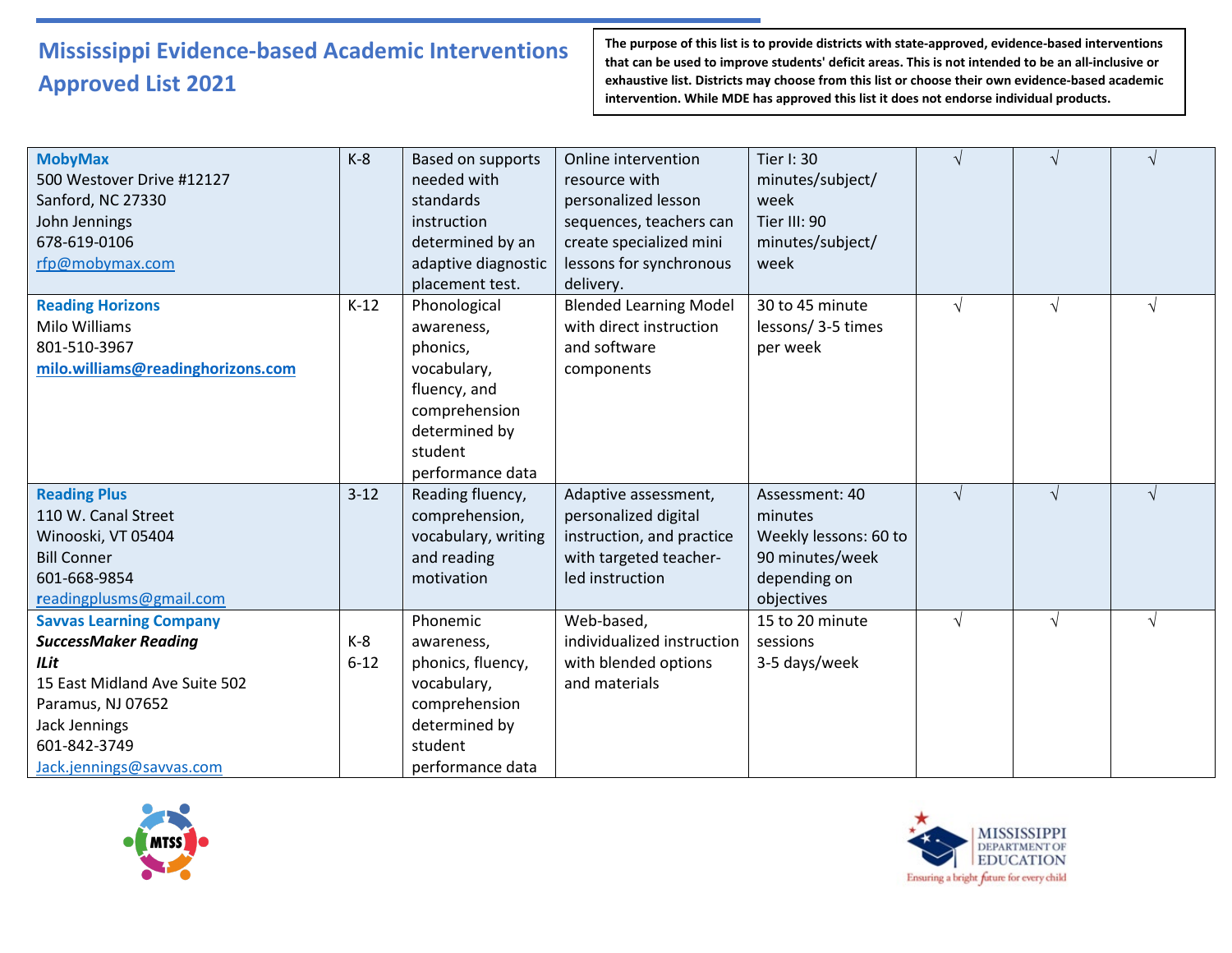| <b>School Specialty</b><br><b>Spire</b><br>W6316 Design Drive<br>Greenville, WI 54942<br>Jennifer Apt<br>888-388-3224<br>Jennifer.apt@schoolspecialty.com | $K-12$   | Phonological<br>awareness,<br>phonics,<br>handwriting,<br>vocabulary,<br>spelling, fluency,<br>and<br>comprehension<br>determined by a<br>placement<br>assessment | Direct teacher-led<br>instruction with small<br>groups of up to six<br>students                                                                                                                                                                                                     | 60 minute lessons<br>(often divided into<br>two 30 minute<br>sessions)                                    | $\sqrt{ }$ |            |  |
|-----------------------------------------------------------------------------------------------------------------------------------------------------------|----------|-------------------------------------------------------------------------------------------------------------------------------------------------------------------|-------------------------------------------------------------------------------------------------------------------------------------------------------------------------------------------------------------------------------------------------------------------------------------|-----------------------------------------------------------------------------------------------------------|------------|------------|--|
| <b>Waterford.org</b><br>Tim Hellbusch<br>801-592-7195<br>timhellbusch@waterford.org                                                                       | PreK-2   | Phonological<br>awareness,<br>phonics, fluency,<br>comprehension,<br>vocabulary,<br>speaking, listening,<br>and writing                                           | Adaptive digital<br>instruction, initial<br>placement, interactive<br>practice, adaptive<br>scaffolding, automatic<br>remediation and review,<br>offline materials,<br>embedded formative<br>assessment, and<br>instructional playlists for<br>whole and small group<br>instruction | PreK/K: 15 to 20<br>minutes per day $-5$<br>days week<br>1/2:30 minutes per<br>$day - 5$ days per<br>week | $\sqrt{ }$ | $\sqrt{ }$ |  |
| <b>Voyager Sopris Learning</b><br><b>LANGUAGE! Live</b><br>David Traviesa<br>((813) 326-2686<br>david.traviesa@voyagersopris.com                          | $5 - 12$ | All foundational<br>and complex<br>literacy skills for<br>grades 5-12                                                                                             | Blended instruction with<br>use of technology and<br>face-to-face teacher led<br>lessons                                                                                                                                                                                            | Designed to take 90<br>minutes a day; other<br>implementation<br>models are available                     | $\sqrt{ }$ | $\sqrt{ }$ |  |



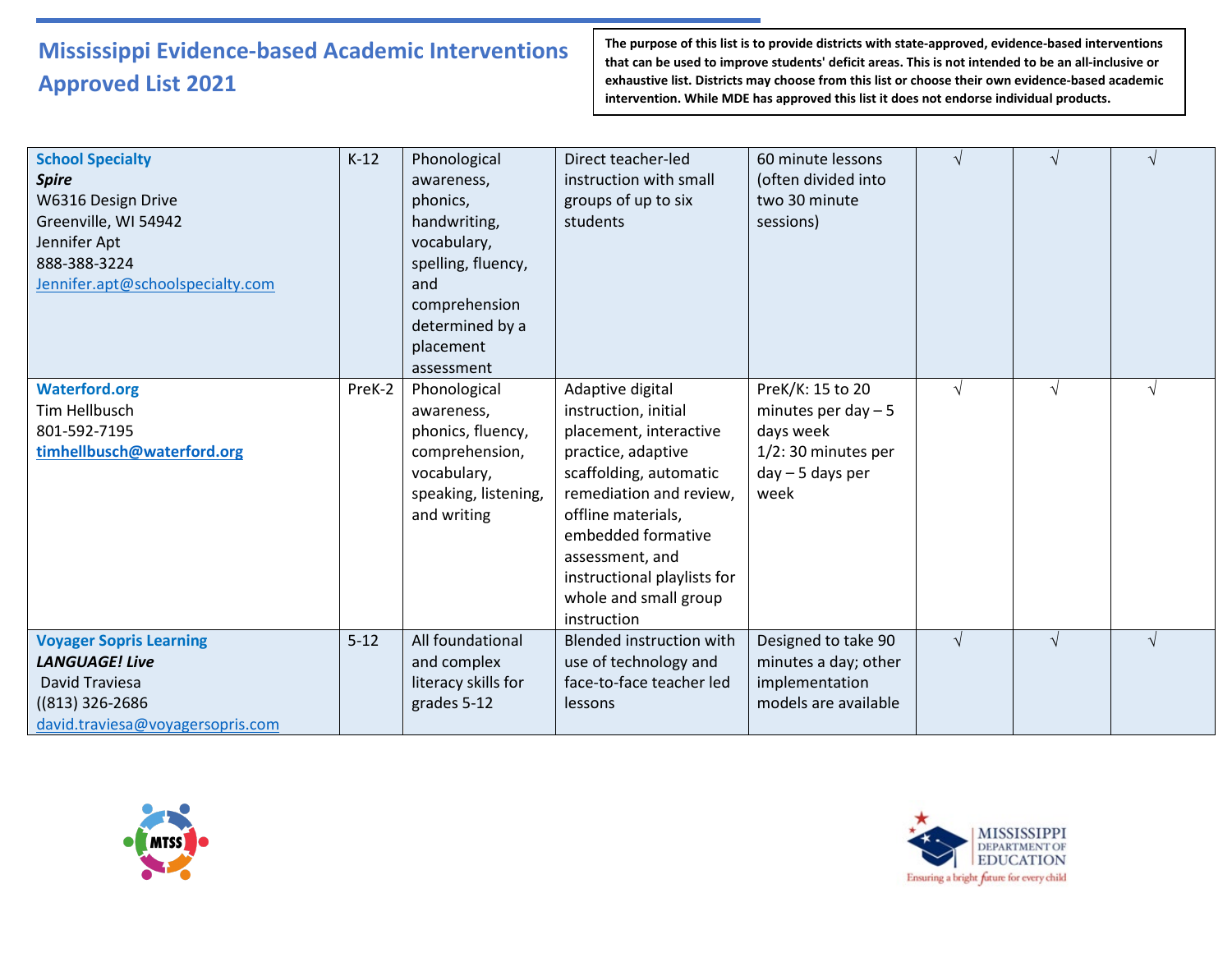| <b>Voyager Sopris Learning</b><br><b>Voyager Passport</b><br>David Traviesa<br>$((813) 326 - 2686)$<br>david.traviesa@voyagersopris.com | $K-5$    | Phonological<br>awareness,<br>phonics,<br>vocabulary,<br>fluency, and<br>comprehension,<br>language, and<br>writing determined<br>by assessments<br>and skill reviews. | Teacher-led activities<br>with student-driven<br>online practice | 30 minute daily<br>routine | $\mathbf \Lambda$ |  |
|-----------------------------------------------------------------------------------------------------------------------------------------|----------|------------------------------------------------------------------------------------------------------------------------------------------------------------------------|------------------------------------------------------------------|----------------------------|-------------------|--|
| <b>Voyager Sopris Learning</b><br><b>REWARDS</b><br>David Traviesa<br>$((813) 326 - 2686)$<br>david.traviesa@voyagersopris.com          | $4 - 12$ | <b>Decoding</b><br>multisyllabic<br>words, prefixes,<br>suffixes,<br>vocabulary,<br>fluency, and<br>comprehension<br>determined by<br>student's needs                  | Teacher led or may be<br>led by a para-<br>professional          | 50 to 60 minute<br>lessons |                   |  |



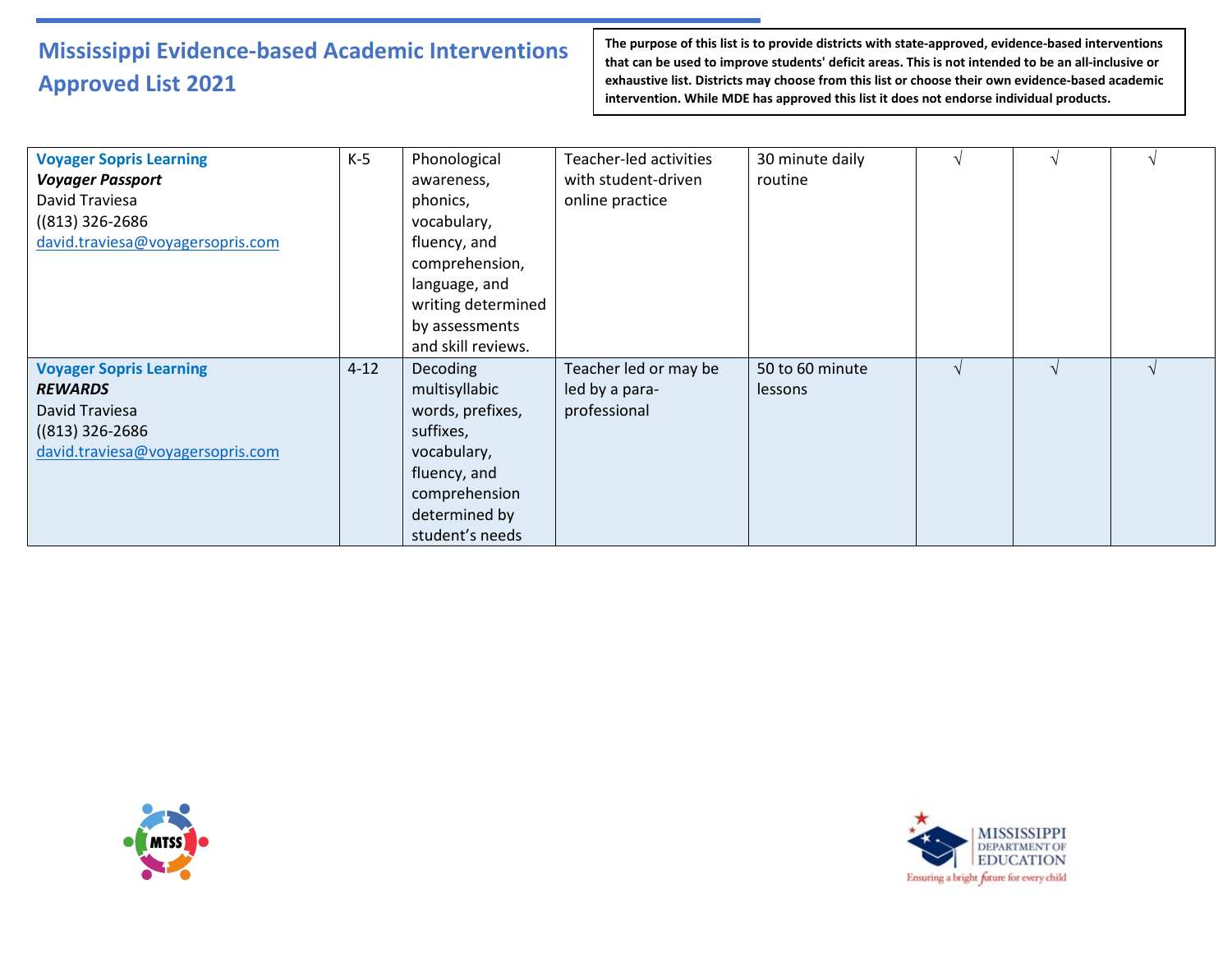| <b>Academic Intervention Name</b>                                                                                                                                                                         | Grade<br><b>Level</b> | <b>Skills Addressed</b>                                                                                                  | <b>Delivery Method</b>                                           | Implementation<br><b>Time</b>                                                                                                                                                                                                                 | <b>Generates</b><br><b>Reports for</b><br>decision<br>making? | <b>Diagnostic</b><br>Included? | <b>Progress</b><br><b>Monitoring</b><br>Included? |
|-----------------------------------------------------------------------------------------------------------------------------------------------------------------------------------------------------------|-----------------------|--------------------------------------------------------------------------------------------------------------------------|------------------------------------------------------------------|-----------------------------------------------------------------------------------------------------------------------------------------------------------------------------------------------------------------------------------------------|---------------------------------------------------------------|--------------------------------|---------------------------------------------------|
| <b>Apex Learning (Math, Science, Social</b><br>Studies)<br>1215 4th Avenue Suite 1500<br>Seattle, WA 98161<br>Melissa Hart<br>Office: 206-923-8157<br>Cell: 206-245-0894<br>Melissa.Hart@apexlearning.com | $6 - 12$              | Dependent upon<br>content/curriculu<br>m chosen                                                                          | Digital                                                          | <b>Tutorials allows</b><br>students to engage<br>with and complete<br>individual units and<br>modules as needed.<br>Modules generally<br>take 30 minutes to<br>fully complete, and<br>units generally take<br>2-3 hours to fully<br>complete. | $\sqrt{}$                                                     | $\sqrt{ }$                     |                                                   |
| <b>Carnegie Learning (Math)</b><br>Mathia<br>501 Grant Street Suite 1075<br>Pittsburgh, PA 15219<br><b>Barry Malkin</b><br>proposalmanager@carnegielearning.com                                           | $6 - 12$              | Math readiness on<br>grade level<br>content<br>determined by<br>ReadyCheck<br>Assessments                                | Blended approach with<br>software and teacher led<br>instruction | 60 to 90<br>minute/week<br>implementation                                                                                                                                                                                                     | $\sqrt{ }$                                                    | $\sqrt{ }$                     |                                                   |
| <b>Curriculum Advantage (Math, Science)</b><br><b>Classworks</b><br>PoBox 3243<br>Duluth, GA 30096<br>770-325-5555<br>hello@classworks.com                                                                | $K-10$                | Math and science<br>instruction aligned<br>to MSCCR<br><b>Standards</b><br>determined by<br>students'<br>assessment data | Web-based with small<br>group instruction time<br>with teacher   | Minimum of 30<br>minutes per subject<br>per week for tier two<br>students and 45<br>minutes per subject<br>per week for tier<br>three students.                                                                                               | $\sqrt{ }$                                                    | $\sqrt{}$                      | $\sqrt{ }$                                        |



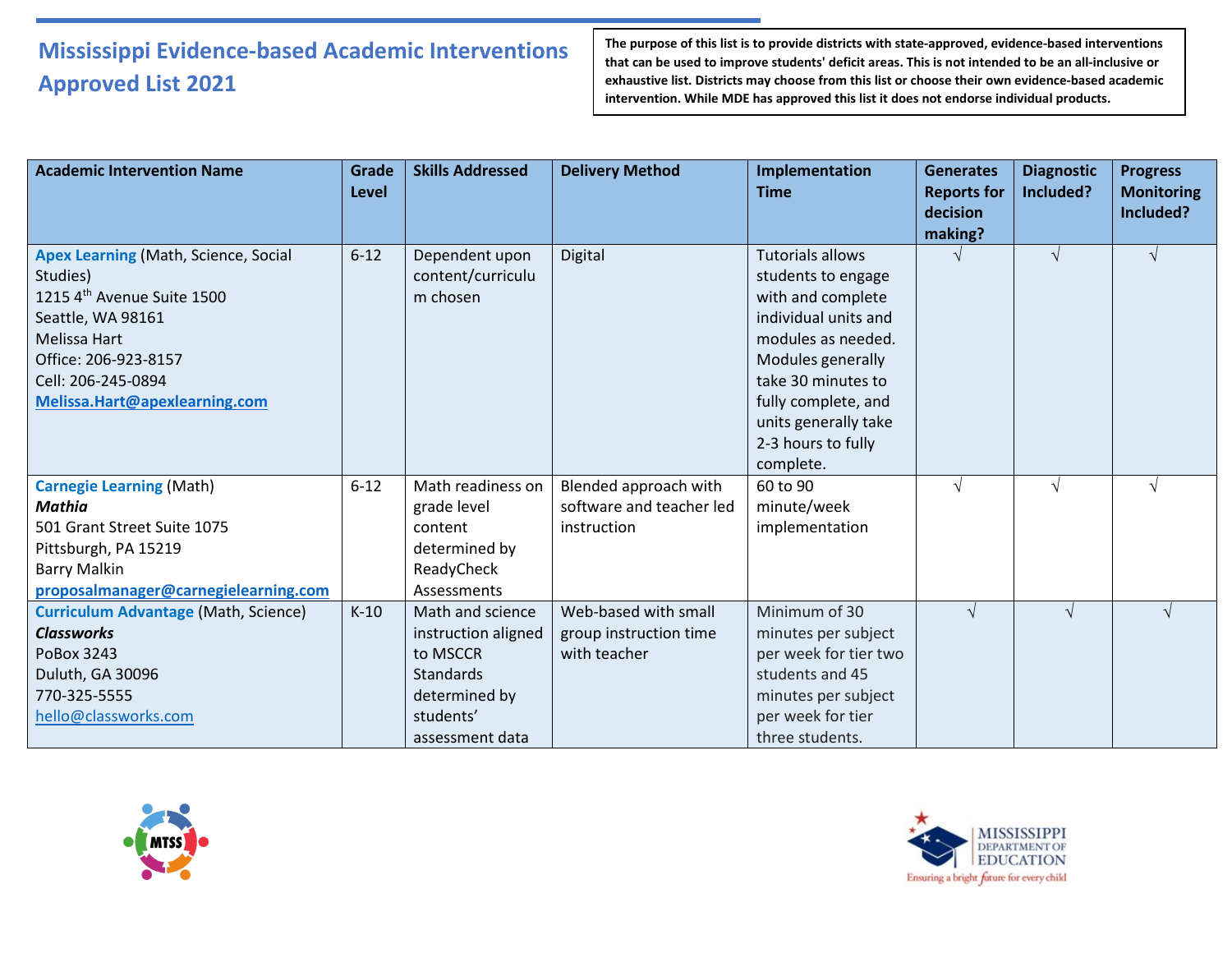| <b>Curriculum Associates (Math)</b>             | $K-8$  | Math targeted           | i-Ready Web-based, with   | Instructional time     |            |            |   |
|-------------------------------------------------|--------|-------------------------|---------------------------|------------------------|------------|------------|---|
| <i>i-Ready Assessment and Personalized</i>      |        | skills aligned to       | instructional resources   | will vary based on     |            |            |   |
| Instruction.                                    |        | <b>MSCCR Standards,</b> | and reports to guide      | the implementation     |            |            |   |
| <b>Ready MS Math</b>                            |        | determined by           | teacher-led instruction   | model and each         |            |            |   |
| 153 Rangeway Road                               |        | students'               |                           | student's needs.       |            |            |   |
| North Billerica MA 01862                        |        | assessment data         | Ready MS: print with      | Recommendation for     |            |            |   |
| Andrea Shane                                    |        |                         | web-based resources       | differentiated online  |            |            |   |
| 251-455-7695                                    |        |                         |                           | instruction: 45        |            |            |   |
| ashane@cainc.com                                |        |                         |                           | minutes per week       |            |            |   |
|                                                 |        |                         |                           | per subject            |            |            |   |
| <b>Dreambox Learning (Math)</b>                 | PreK-8 | Adapts and              | Digital with virtual      | 60 minutes per week    | $\sqrt{ }$ |            | V |
| 600 108 <sup>th</sup> Ave NE STE 805            |        | differentiates in       | manipulatives with visual | or 5 or more lessons   |            |            |   |
| Bellevue WA 98004                               |        | real time based         | and auditory cluses that  |                        |            |            |   |
| Nicole King                                     |        | not only on             | use multiple              |                        |            |            |   |
| dreamboxlearningschools@dreambox.com            |        | students' answers,      | representation to deliver |                        |            |            |   |
|                                                 |        | but also on how         | experiential mathematics  |                        |            |            |   |
|                                                 |        | they solve              | instruction.              |                        |            |            |   |
|                                                 |        | problems.               |                           |                        |            |            |   |
| <b>Edgenuity (Math)</b>                         | $K-12$ | Math targeted           | Web-based                 | It is recommended      | $\sqrt{}$  | $\sqrt{ }$ | V |
| <b>MyPath</b>                                   |        | skills based on MS      |                           | that student's login a |            |            |   |
| 8860 East Chaparral Road Suite 100              |        | <b>Standards</b>        |                           | minimum of three       |            |            |   |
| Scottsdale, AZ 85250                            |        | determined by           |                           | times per week for a   |            |            |   |
| Lynette McVay                                   |        | diagnostic              |                           | minimum of 45          |            |            |   |
| 877-725-4257                                    |        | placement exam          |                           | minutes per session.   |            |            |   |
| bids@edgenuity.com                              |        |                         |                           |                        |            |            |   |
| <b>Edmentum</b> (Math, Science, Social Studies) | $K-12$ | K-12 formative          | Web based for on site,    | 30 minutes per         | $\sqrt{ }$ |            |   |
| <b>Study Island</b>                             |        | assessment,             | virtual, and/or blended   | subject, per week      |            |            |   |
| 2150 Lakeside Blvd Suite 200                    |        | practice, and           | instruction. Printable    |                        |            |            |   |
| Richardson, TX 75082                            |        | aligned to the          | worksheets and teacher    |                        |            |            |   |
| Doug Caver                                      |        |                         |                           |                        |            |            |   |



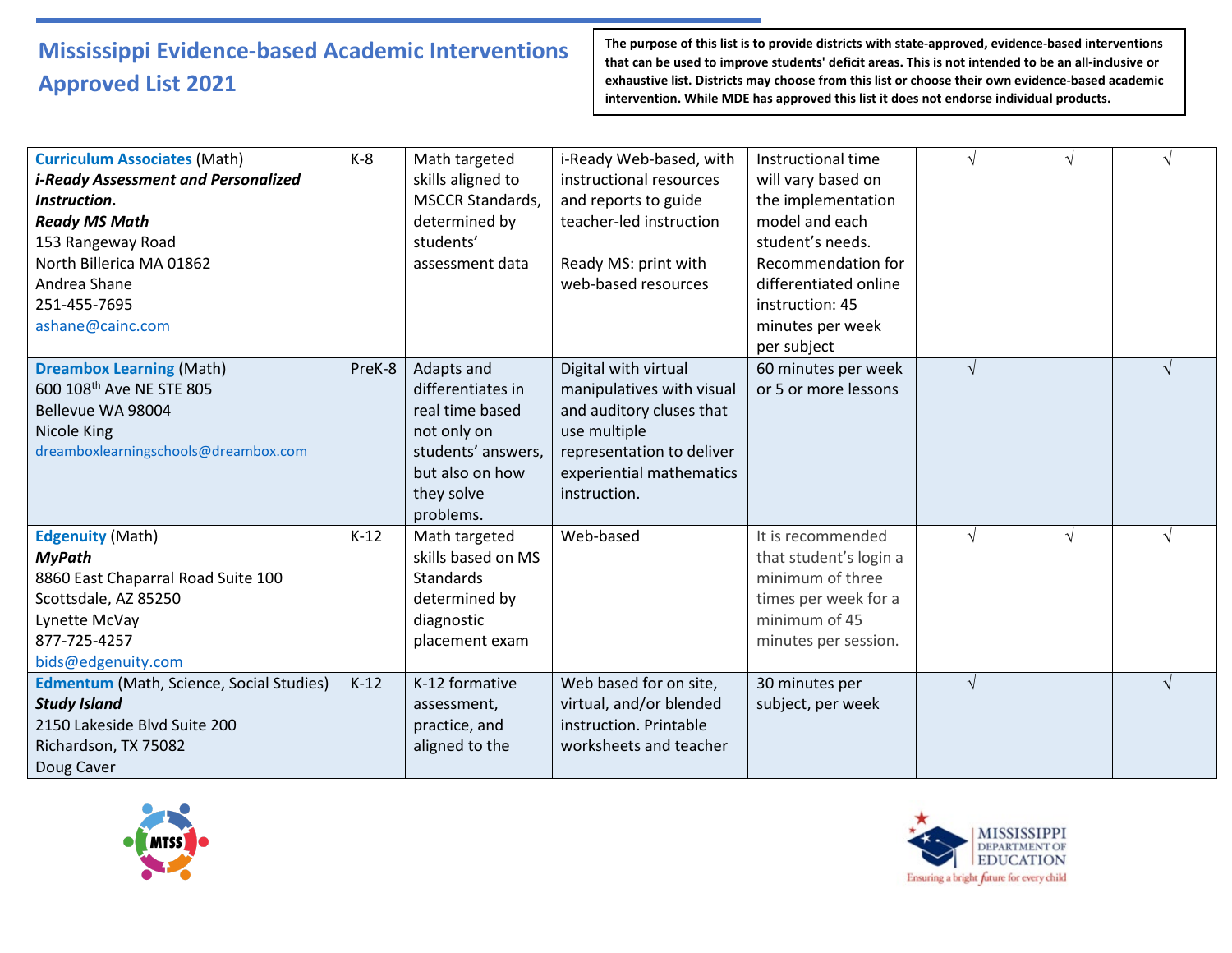| 800.447.5286<br>601.278.6566<br>Doug.caver@edmentum.com                                                                                                               |          | <b>MSCCRS</b><br>standards                                                                                                                            | resources are also<br>included.                                                                                                                           |                                                 |            |            |            |
|-----------------------------------------------------------------------------------------------------------------------------------------------------------------------|----------|-------------------------------------------------------------------------------------------------------------------------------------------------------|-----------------------------------------------------------------------------------------------------------------------------------------------------------|-------------------------------------------------|------------|------------|------------|
| Edmentum (Math)<br><b>Exact Path</b><br>2150 Lakeside Blvd Suite 200<br>Richardson, TX 75082<br>Doug Caver<br>800.447.5286<br>601.278.6566<br>Doug.caver@edmentum.com | $K-12$   | K-12 diagnostic-<br>driven,<br>individualized<br>direct instruction<br>in Math, Language<br>Arts, and Reading<br>aligned to MSCCR<br><b>Standards</b> | Web based for on site,<br>virtual, and/or blended<br>instruction.<br>Supplemental printable<br>worksheets are also<br>included.                           | 40 to 60 minutes per<br>week per subject        | $\sqrt{ }$ | V          | V          |
| <b>ExploreLearning (Math)</b><br><b>Reflex</b><br>Charlottesville, VA<br>Amy Otis<br>800-547-6747<br>elbidscontracts@explorelearning.com                              | $2 - 8$  | Math fact fluency<br>based on<br>student's data<br>input                                                                                              | Adaptive, Online<br>program                                                                                                                               | 10 to 20 minutes on<br>average daily            | $\sqrt{ }$ | $\sqrt{}$  | $\sqrt{ }$ |
| <b>Houghton Mifflin Harcourt (Math)</b><br><b>MATH 180</b><br>1900 South Batavia Avenue<br>Geneva IL 60134<br>hmh.bids@hmhco.com                                      | $5 - 12$ | Concepts and<br>skills on the path<br>to algebra,<br>determined by<br>embedded<br>assessments and<br>reporting tools<br>that provide data             | <b>Blended learning model</b><br>with teacher-led whole-<br>group and small-group<br>instruction and adaptive<br>software-led instruction<br>and practice | Options range from<br>30 to 90 minutes<br>daily | $\sqrt{ }$ | $\sqrt{ }$ | $\sqrt{ }$ |
| <b>MobyMax</b> (Math, Science, Social Studies)<br>500 Westover Drive #12127<br>Sanford, NC 27330<br>John Jennings                                                     | $K-8$    | <b>Based on supports</b><br>needed with<br>standards<br>instruction                                                                                   | Online intervention<br>resource with<br>personalized lesson<br>sequences where                                                                            | <b>Tier I: 30</b><br>minutes/subject/wee<br>k   | $\sqrt{ }$ | $\sqrt{ }$ | $\sqrt{ }$ |